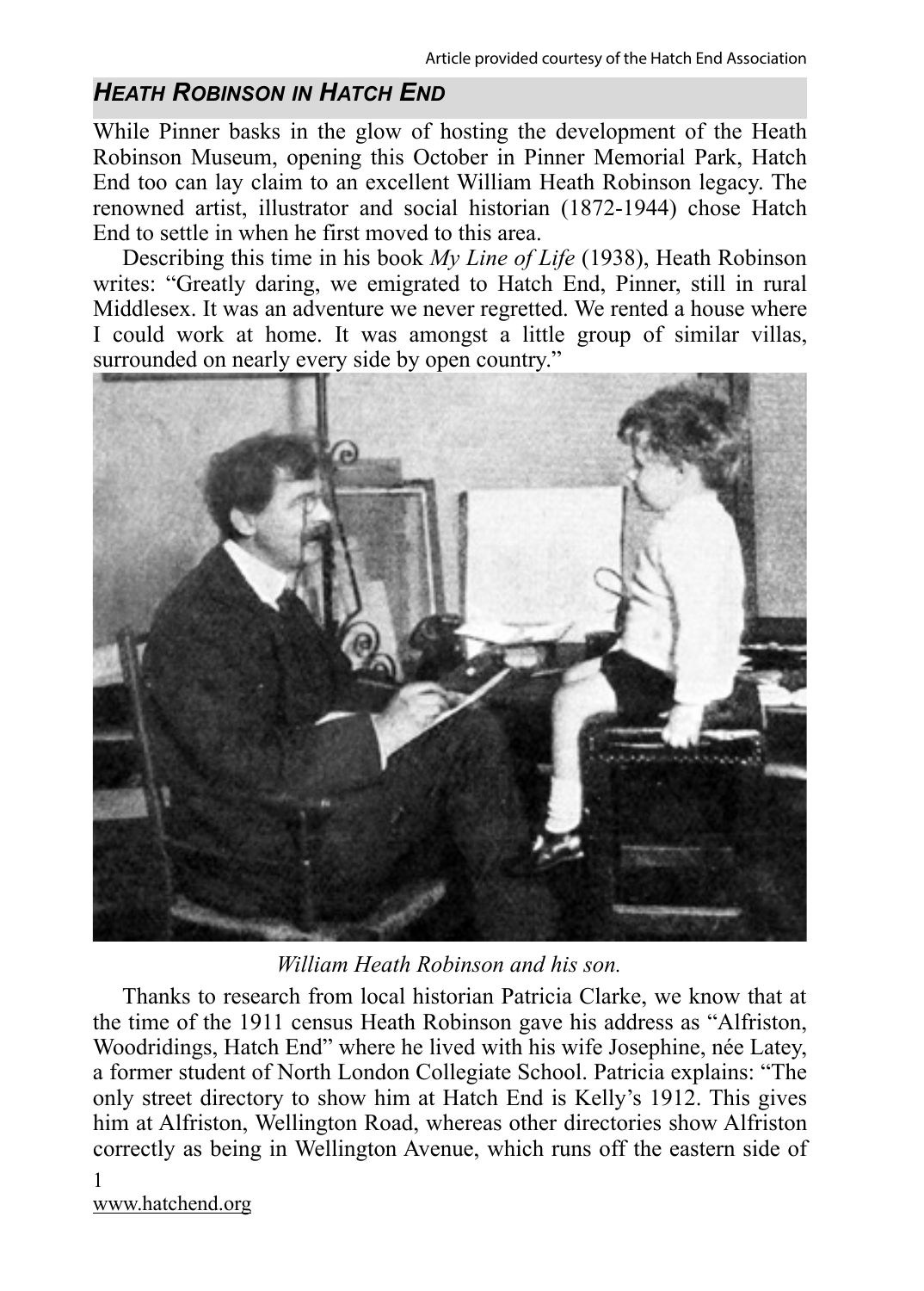Wellington Road. In 1911 there was an empty house next to Robinson's, and then came William Newman, whom WHR described as his neighbour in *My Line of Life*."

Another next-door neighbour in Hatch End was Ernest Huson, whose great-niece Angela Wright has recently given important memorabilia to the William Heath Robinson Trust (WHRT).

Geoffrey Beare, trustee of the WHRT and the Museum's collections and exhibitions manager, adds: "While in Hatch End, Heath Robinson worked on the illustrations for two Kipling books, *A Song of the English* and *Collected Poems*. He had a large garden for the first time and among



his regular contributions to *The Sketch* magazine was a series of nine drawings called *A Garden Guide*. His work at this time was at its most surreal"

Humorous art was only Heath Robinson's third choice of career. On leaving the Royal Academy School in 1895 his original ambition had been to become a landscape painter. Realising this wouldn't pay the bills, he followed his two older brothers into the world of book illustration, rapidly

e stablishing a reputation as a talented and original illustrator. However, in 1904 a publisher, who had commissioned a large quantity of drawings from him, w a s d e c l a r e d bankrupt and Heath Robinson had to find another source of income. He turned to high-class weekly



magazines such as *The Sketch* and *Tatler*, which paid well for highly- $\mathfrak{D}$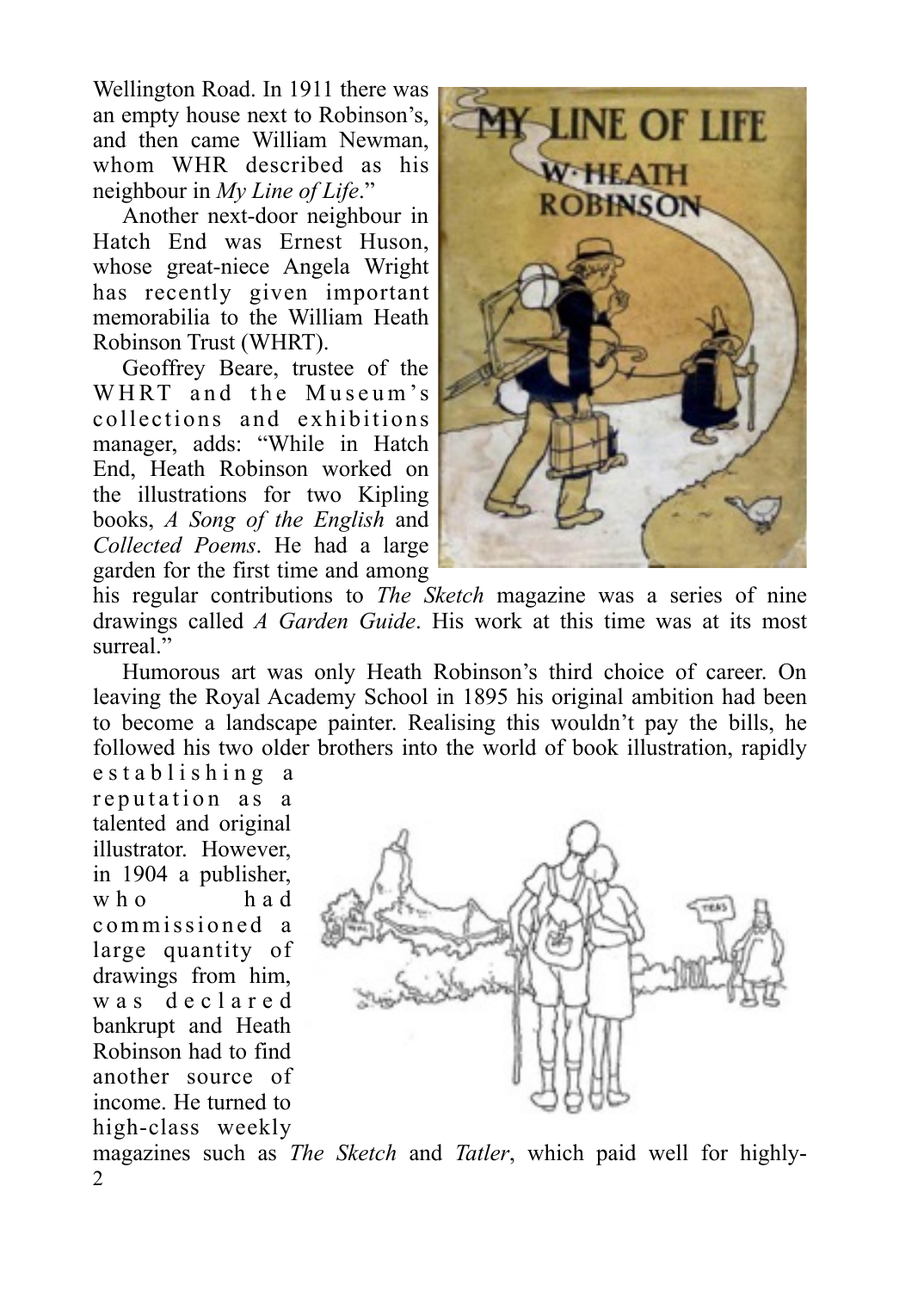finished humorous drawings, and within a year was being acclaimed as a unique talent in this field.

During the years 1906-1916 Heath Robinson successfully combined working as a comic artist and serious illustrator, producing his best work in both fields. This was the age of the gift book with sumptuous binding and coloured plates. As well as working on the Kipling poetry books, Heath Robinson's contributions to the genre include *Bill the Minder*, a children's book he both wrote and illustrated, and illustrations for fairy tales by Hans Anderson and Perrault and editions of Shakespeare's plays. His black-andwhite illustrations for *A Midsummer Night's Dream* rank among the finest produced for any book in the last century, which is why this play was chosen for the open-air theatre presentation in Pinner this summer.

By the end of World War I the market for lavishly illustrated gift books had all but disappeared. Heath Robinson's talents as a humorist, however, were in ever-increasing demand, especially for advertising and commissions for fantasy illustrations. He also continued to paint in watercolours, experimenting with the effects of light and colour.

In the 1930s, Heath Robinson was known as The Gadget King and he is still most widely remembered for his wonderful humorous drawings of highly complicated machines performing simple tasks.

From Hatch End, Heath Robinson moved to Pinner village, where his

brother Tom also lived. They were often joined by friends from London for walks in the surrounding countryside. They subsequently formed a walking group known as The Frothfinders' Federation of which their brother Charles was also an active member. Heath Robinson's chief memories of their walks were of good ale, beef, vegetables, friendship and song. He would have been spoilt for choice these days with so many restaurant options in Hatch End!

His importance as an innovator in the fields of illustration and advertising is now being recognised formally with the dedicated Heath Robinson Museum. In addition to creating a long-overdue permanent home for his original artwork and other artefacts, this project is delivering the first purpose-built museum in the Greater London region



[www.hatchend.org](http://www.hatchend.org)